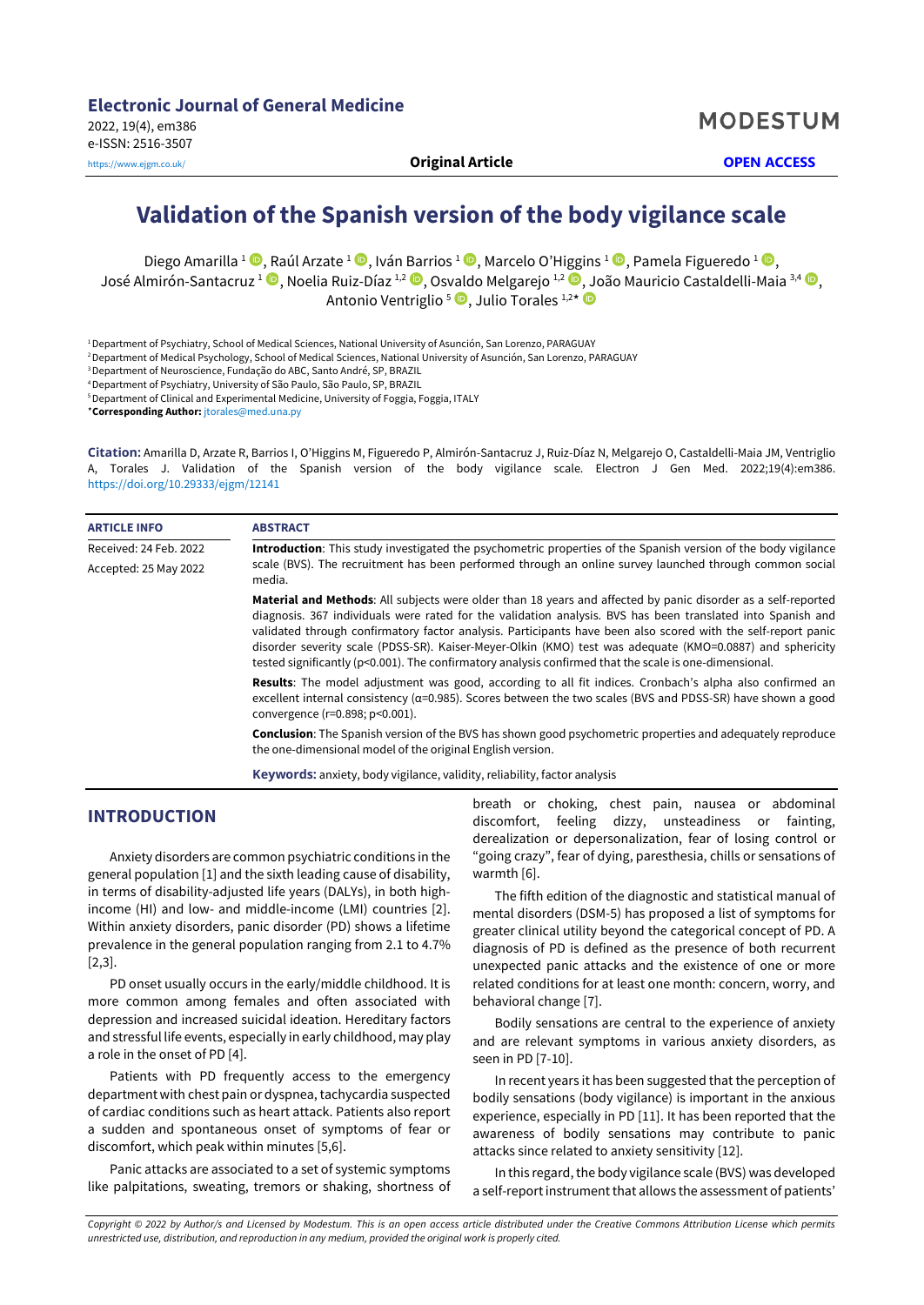conscious attention to internal bodily sensations [11]. Originally developed in English, the one-factor scale presented good psychometric properties and adequate internal consistency. It proved to be useful in both clinical and nonclinical populations [7,9].

Although the estimated prevalence of anxiety disorders in the general population of Paraguay is 16.7% [13], poor clinical and research evidences are available. We aimed to propose validated Spanish version of the BVS testing its psychometric properties through the Paraguayan population.

# **MATERIAL AND METHODS**

### **Participants**

Participants were recruited through an online survey, launched through common social networks (*Facebook* and *Twitter*) from 15<sup>th</sup> October to 15<sup>th</sup> November, 2021. All participants received full information about the purpose of the study, privacy and data processing. No payment was provided for completing the survey. Subjects included were individuals ≥18 years old of age, who self-reported a diagnosis meeting American Psychiatric Association criteria for PD [7], and agreed to participate in the study.

The sample size was calculated using the *Epidat* epidemiological package. Assuming an expected frequency of anxiety disorders of 16.7% in the Paraguayan general population [13] with a confidence level of 95% and a precision of 4%, the minimum sample was established in 335 participants [14]. Finally, 672 subjects were surveyed. Of them, 367 subjects were selected as (self-)reporting current symptoms of PD.

Current symptoms of PD were detected as the presence of positive answers to the following two questions:

- 1. During the past month, have you experienced recurrent and unexpected panic attacks?
- 2. During the past month, have you had one or more ofthe following symptoms: worry, restlessness, and change in behavior?

The online survey approach was employed on the base of evidences suggesting that responses to online surveys can provide similar results to those reported through "in-person" samples [15] and that, furthermore, this Internet-based approach may be especially useful in times of social distancing such as those experienced during the COVID-19 pandemic.

#### **Measures**

#### *Body vigilance scale*

The BVS [11] measures the tendency to pay attention to panic-related bodily sensations. The measure consists of four items. Three items assess the degree of attention, the perceived sensitivity to changes in bodily sensations, and the average amount of time spent on bodily sensations, respectively. The fourth item consists of separately rating attention to 15 bodily sensations (e.g., palpitations) that include all the physical symptoms for panic attacks according to the DSM-IV [16]. The scores on item 3 are divided by 10. The scores for the 15 sensations are averaged to obtain an overall score for item 4. The total BVS score is the sum of items 1-4. As noted previously, the initial validation study of the English version of the scale [11] reported that the BVS has good internal consistency and adequate test-retest reliability and it is useful for both clinical and non-clinical samples [9].

#### *Self-report panic disorder severity scale*

The PDSS-SR is a brief self-administered scale designed to assess the global severity of PD. It consists of seven items that are scored on a Likert-type scale from 0 to 4 (with "0" being the minimum and "4" being the maximum severity of symptomatology). In this research, we used the Spanish selfreport version of the PDSS-SR. This version shows acceptable internal consistency ( $\alpha$ =0.74) and excellent test-retest reliability [17]. Cut-off scores are as follow [17]:

- 1. 0-16: Absence of panic attack symptomatology.
- 2. 17-28: Presence of panic attack symptomatology.

#### **Translation Process and Validation**

The translation of the BVS from English to Spanish was performed following the procedures suggested for crosscultural adaptation of self-report measures, using the backtranslation method [18]. First, the original English version was translated into Spanish; second, a bilingual expert backtranslated the Spanish version into English; third, a native English speaker compared, sentence by sentence, the back translation with the original English version, in order to verify if they were equivalent in meaning. Finally, minor changes were made after the comparison and the Spanish version was administered to 20 individuals, as a pilot test, in order to verify if the questionnaire was comprehensible. After the pilot test, the final Spanish version was approved (available by request to the corresponding author).

#### **Statistical Analysis**

The Kaiser-Meyer-Olkin (KMO) test for sample adequacy and the Bartlett's test of sphericity were used to assess the pertinence of performing a factor analysis (SPSS software version 23). Confirmatory factor analysis (CFA) was performed using Jeffrey's amazing statistics program [19]. Diagonally weighted least squares (DWLS) estimation procedure was used for CFA, taking into consideration the sample size. Model fit was tested through Chi-square  $(x^2)$ , the comparative fit index (CFI), the normed fit index (NFI), the Tucker-Lewis index (TLI), the root mean square error of approximation (RMSEA), and the standardized root mean square residual (SRMSR). These indices detect if the fit model is good (RMSEA and SRMSR <0.05 and CFI and TLI >0.95) or acceptable (RMSEA and SRMSR between 0.05 and 0.08, and CFI and TLI between 0.90 and 0.95) [20].

Reliability was measured with Cronbach's alpha. Alpha values are described as excellent (0.93-0.94), strong (0.91-0.93), reliable (0.84-0.90), robust (0.81), fairly high (0.76-0.95), high (0.73-0.95), good (0.71-0.91), relatively high (0.70-0.77), slightly low (0.68), reasonable (0.67-0.87), adequate (0.64-0.85), moderate (0.61-0.65), satisfactory (0.58-0.97), acceptable (0.45- 0.98), sufficient (0.45-0.96), not satisfactory (0.4-0.55), and low (0.11) [21].

Convergent validity was measured via the correlations of the BVS with the PDSS-SR using Pearson's correlations in SPSS. These correlations are defined as strong (r ≥0.50), moderate (r values between 0.30 and 0.49), and weak (r values between 0.10 and 0.29) [22]. T-test and Pearson's correlation were conducted to assess differences between participants' demographics (gender, age) on the BVS scores.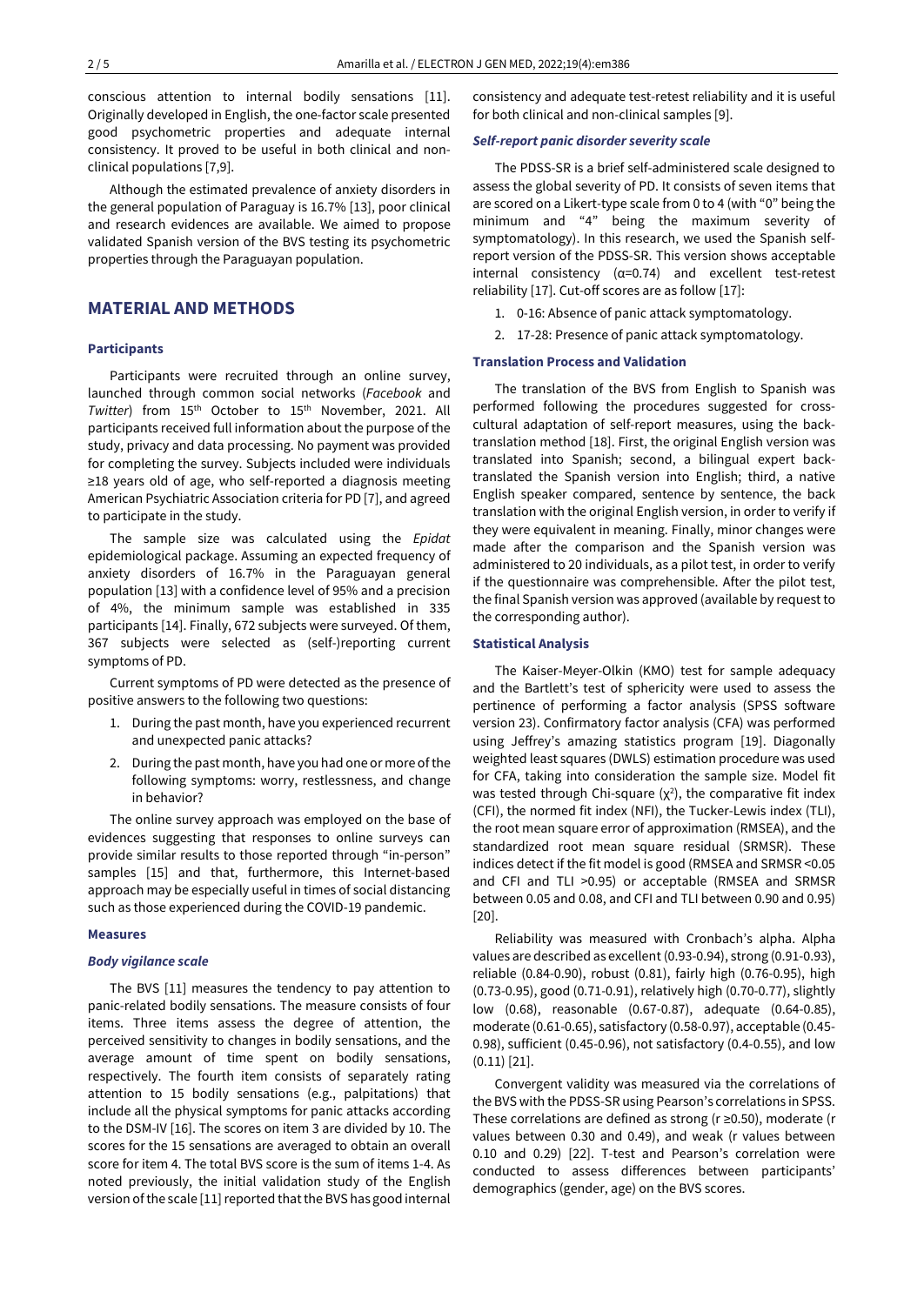|  |  |                             |  | Table 1. BVS: Items-means and standard deviations, factor |  |
|--|--|-----------------------------|--|-----------------------------------------------------------|--|
|  |  | loadings, and communalities |  |                                                           |  |

| <b>BVS</b> item | Mean  | SD    | <b>Factor loading</b> | h <sup>2</sup> |  |  |  |  |
|-----------------|-------|-------|-----------------------|----------------|--|--|--|--|
|                 | 4.199 | 2.424 | 0.975                 | 0.950          |  |  |  |  |
|                 | 4.185 | 2.463 | 0.968                 | 0.937          |  |  |  |  |
|                 | 4.275 | 2.503 | 0.983                 | 0.967          |  |  |  |  |
|                 | 4.196 | 2.423 | 0.955                 | 0.911          |  |  |  |  |
|                 |       |       |                       |                |  |  |  |  |

Note. SD: Standard deviation; h<sup>2</sup>: Communalities

#### **Ethical Considerations**

The study was approved by the Department of Medical Psychology of the National University of Asuncion, School of Medical Sciences (Paraguay). Data were treated with confidentiality, equality, and justice, respecting the Helsinki principles. Participants who required feedback from the survey were invited to write down their email address and received information or specific helpful suggestions. Informed consent was obtained from all individual participants included in study.

## **RESULTS**

#### **Participants**

A total of 367 subjects were surveyed, of whom 50.4% were women. Ages ranged from 18 to 69 years with a mean of 34.08±11.2 years and a median of 32 years.

#### **Preliminary Analysis**

The mean BVS total score was 16.85±9.6, and the measure demonstrated excellent internal consistency (α=0.985) [21]. Each of the four items reported acceptable corrected itemtotal correlations (range=0.921 to 0.956) [23]. BVS total scores were correlated with age (r=0.198, p<0.001), whereas women (M=16.8, SD=8.9) and men (M=16.9, SD=10.2) did not significantly differ on BVS scores, t(365)=0.10, p=0.920. The mean PDSS-SR total score was 13.77±8.5. These scores indicate that 45.2% of the participants had symptoms of PD. The measure demonstrated also an excellent internal consistency (α=0.981) [21].

#### **Factorial Analysis**

KMO test was adequate (KMO=0.0887) and sphericity tested significantly (p<0.001). The original one-dimensional model was assessed with confirmatory factorial analysis. The model adjustment was good, according to all fit indices (S-B x <sup>2</sup>=0,006, df=2, p>0,05; RMSEA=0; CFI=1, NFI=1, TLI=1.004, SRMSR=0.001). This confirms that the model of the Spanish version of the BVS may reproduce the same one-factor model of the original version and all items had standardized factor loadings higher than 0.40 (p<0.001). Items- means and standard deviations, factor loadings, and communalities  $(h^2)$ for the one-factor model of the BVS are shown in **Table 1**.

#### **Convergent Validity**

Convergent validity of the BVS was assessed by evaluating the correlations of the BVS with PDSS-SR. The correlation between C19P-S and FCV-19S was direct and significant (r=0.898; p<0.001), which suggests a good construct validity.

# **DISCUSSION**

Body vigilance refers to "conscious attention focused on internal bodily sensations and disturbances" and reflects the tendency to pay excessive attention to bodily sensations. Body vigilance has been included in cognitive models of PD and may be a response to panic and panic-related concern [11].

The aim of the present study was to assess the psychometric properties of the Spanish version of the BVS in a sample from Paraguayan general population. To the best of our knowledge, this is the first study testing the psychometric properties of the Spanish version of the BVS.

A confirmatory factor analysis was carried out, taking into account that the original one-dimensional structure had demonstrated good psychometric properties. All fit indices indicated that the one-dimensional structure correctly explained the construct analyzed as in the other versions of the scale [9,11].

Factor loadings were high on all items, which means that were equally valid as in the English version. In terms of internal validity, the Spanish version of the BVS reported an excellent Cronbach's alpha value ( $\alpha$ =0,981). The Japanese version of the scale exhibited a unidimensional factor structure and strong internal consistency ( $\alpha$ =0.79), as well as high convergence with similar scales in Japanese [24] and English [25]. In our study, convergence with PDSS-SR was direct and significant, indicating that the construct was correctly measured, as measured in the Japanese version of the BVS [24].

The mean score on the BVS was 16.85±9.6, in agreement with findings of other investigations [9,11]. BVS scores were directly correlated with age. This indicates that the older the age, the greater the symptomatology is among participants. However, the correlation found was weak and some researchers have even argued that this correlation may be not significant [24]. Gender was not associated with BVS scores, in line with the findings of other reports [24]. One of the limitations of this toll is a missing precise cut-off point informing whether the symptoms are clinically significant. Also, the interpretation of the scale is merely quantitative, the higher the score, the greater the severity of symptoms.

Regarding the frequency of PD, 45.2% of participants reported symptoms on the base of PDSS-SR; however, it should be specified that PDSS-SR is a screening tool and does not replace clinical diagnosis. The level of anxious symptomatology was similar to that detected in the Paraguayan population during the COVID-19 quarantine [26], but higher than that reported in Ukraine [27], Japan [28], or Germany [29]. These differences could be explained by the type of instrument employed to measure symptomatology as well as by the psychological distress related to the COVID-19 pandemic.

A strength point of this research is that the Spanish version of BVS may be a valuable assessment tool for Spanish-speaking patients affected by PD or other anxiety disorders.

Limitations of this research may include the lack of data on sociodemographic factors (e.g., race, ethnicity, education level, employment, etc.) or clinical characteristics (e.g., comorbidity, etc.) that might impact on BVS scores. Furthermore, additional data, e.g., information on discriminant association with other emotional disorders, were missing. Another limitation may include the fact that we completely relied on self-report measures in order to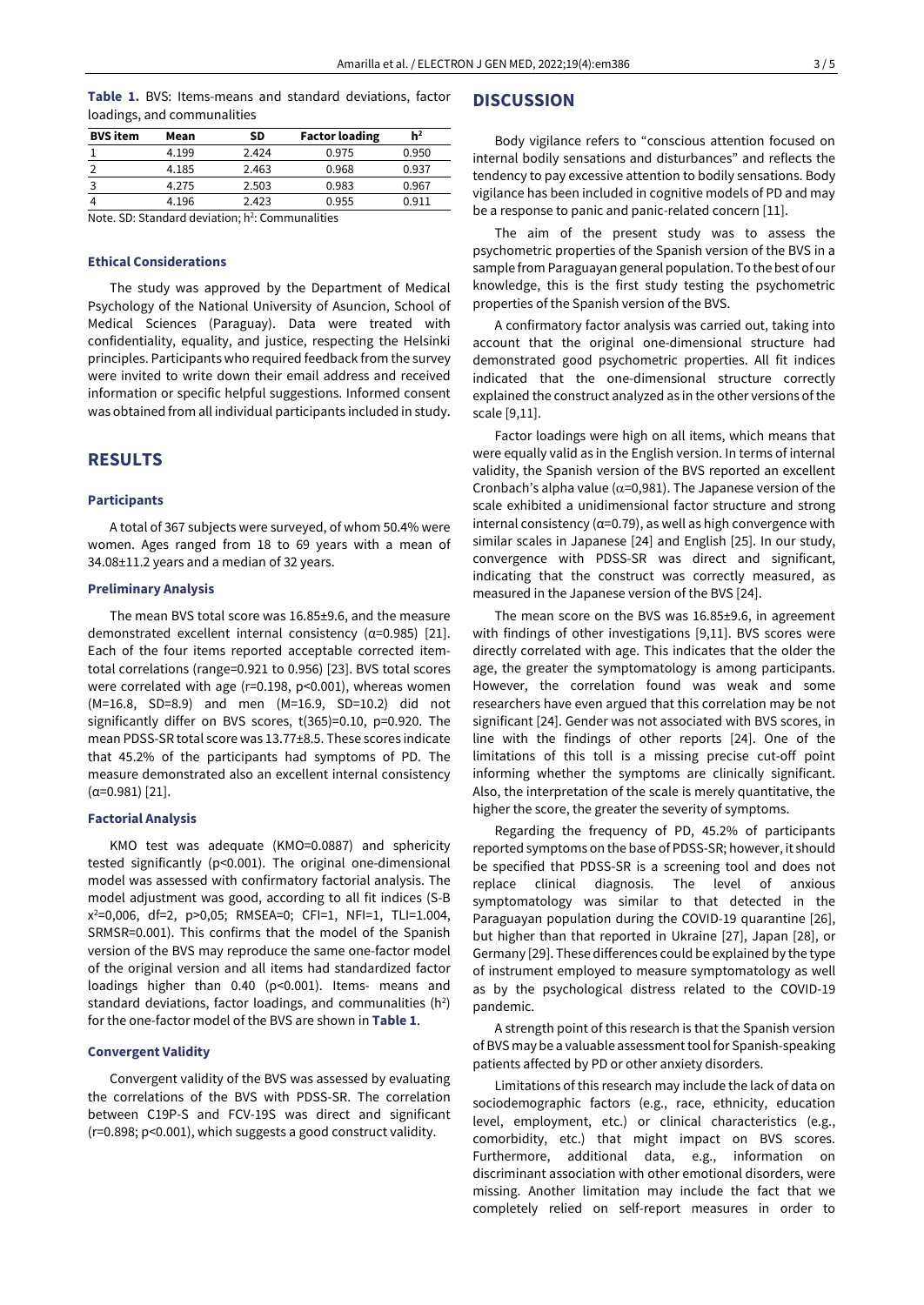include/exclude participants. Finally, test-retest reliability was not calculated, since contact-information of recruited subjects were not collected for a second assessment.

**Author contributions:** All authors have sufficiently contributed to the study, and agreed with the results and conclusions.

**Funding:** No funding source is reported for this study.

**Ethics statement:** The study is approved by the Ethical Committee of Department of Medical Psychology of the National University of Asuncion, School of Medical Sciences (Paraguay) with approval code: 0027/2021 on 30 September, 2021.

**Declaration of interest:** No conflict of interest is declared by authors.

# **REFERENCES**

- 1. Somers JM, Goldner EM, Waraich P, Hsu L. Prevalence and incidence studies of anxiety disorders: A systematic review of the literature. Can J Psychiatry Rev Can Psychiatr. 2006;51(2):100-13. [https://doi.org/10.1177/0706743706051](https://doi.org/10.1177/070674370605100206) [00206](https://doi.org/10.1177/070674370605100206) PMid:16989109
- 2. Baxter AJ, Vos T, Scott KM, Ferrari AJ, Whiteford HA. The global burden of anxiety disorders in 2010. Psychol Med. 2014;44(11):2363-74. [https://doi.org/10.1017/S0033291713](https://doi.org/10.1017/S0033291713003243) [003243](https://doi.org/10.1017/S0033291713003243) PMid:24451993
- 3. Carta MG, Moro MF, Aguglia E, et al. The attributable burden of panic disorder in the impairment of quality of life in a national survey in Italy. Int J Soc Psychiatry. 2015;61(7):693-9. [https://doi.org/10.1177/00207640155738](https://doi.org/10.1177/0020764015573848) [48](https://doi.org/10.1177/0020764015573848) PMid:25770204
- 4. Albanese BJ, Norr AM, Capron DW, Zvolensky MJ, Schmidt NB. Panic symptoms and elevated suicidal ideation and behaviors among trauma exposed individuals: Moderating effects of post-traumatic stress disorder. Compr Psychiatry. 2015;61:42-8. [https://doi.org/10.1016/j.comp](https://doi.org/10.1016/j.comppsych.2015.05.006) [psych.2015.05.006](https://doi.org/10.1016/j.comppsych.2015.05.006) PMid:26050924 PMCid:PMC4499004
- 5. Torales J, Arce A, Moreno M, et al. Farmacología en psiquiatría [Pharmacology in psychiatry]. Asunción [Assumption]: EFACIM. 2014.
- 6. Torales J, Arce A, Riego V, Chávez E, Villalba-Arias J, Ruiz-Diaz N. Práctica clínica actual. Psicofarmacología de la ansiedad [Current clinical practice. Psychopharmacology of anxiety]. Tend En Méd. 2015;23:79-86.
- 7. American Psychiatric Association (ed). Diagnostic and statistical manual of mental disorders: DSM-5. Washington, D.C: American Psychiatric Association; 2013. [https://doi.org](https://doi.org/10.1176/appi.books.9780890425596) [/10.1176/appi.books.9780890425596](https://doi.org/10.1176/appi.books.9780890425596)
- 8. Abramowitz JS, Brigidi BD, Foa EB. Health concerns in patients with obsessive-compulsive disorder. J Anxiety Disord. 1999;13(5):529-39. [https://doi.org/10.1016/S0887-](https://doi.org/10.1016/S0887-6185(99)00022-5) [6185\(99\)00022-5](https://doi.org/10.1016/S0887-6185(99)00022-5)
- 9. Olatunji BO, Deacon BJ, Abramowitz JS, Valentiner DP. Body vigilance in nonclinical and anxiety disorder samples: Structure, correlates, and prediction of health concerns. Behav Ther. 2007;38(4):392-401. [https://doi.org/10.1016/j.](https://doi.org/10.1016/j.beth.2006.09.002) [beth.2006.09.002](https://doi.org/10.1016/j.beth.2006.09.002) PMid:18021953
- 10. Schmidt NB, Joiner Jr. TE, Staab JP, Williams FM. Health perceptions and anxiety sensitivity in patients with panic disorder. J Psychopathol Behav Assess. 2003;25(3):139-45. <https://doi.org/10.1023/A:1023520605624>
- 11. Schmidt NB, Lerew DR, Trakowski JH. Body vigilance in panic disorder: Evaluating attention to bodily perturbations. J Consult Clin Psychol. 1997;65(2):214-20. <https://doi.org/10.1037/0022-006X.65.2.214> PMid:9086684
- 12. Zvolensky MJ, Forsyth JP. Anxiety sensitivity dimensions in the prediction of body vigilance and emotional avoidance. Cogn Ther Res. 2002;26(4):449-60. [https://doi.org/10.1023/](https://doi.org/10.1023/A:1016223716132) [A:1016223716132](https://doi.org/10.1023/A:1016223716132)
- 13. Torales J, Ventriglio A, Barrios I, Arce A. Demographic and clinical characteristics of patients referred to the psychiatry unit of the emergency department at the National University of Asunción's General Hospital, Paraguay. Int J Cult Ment Health. 2016;9(3):233-8. [https://doi.org/10.1080/](https://doi.org/10.1080/17542863.2016.1197290) [17542863.2016.1197290](https://doi.org/10.1080/17542863.2016.1197290)
- 14. Muñoz Navarro SR. How many subjects do I need to power my study? Medwave. 2014;14(6):e5995. [https://doi.org/10.](https://doi.org/10.5867/medwave.2014.06.5995) [5867/medwave.2014.06.5995](https://doi.org/10.5867/medwave.2014.06.5995) PMid:25354214
- 15. Gosling SD, Vazire S, Srivastava S, JohnOP. Should we trust web-based studies? A comparative analysis of six preconceptions about internet questionnaires. Am Psychol. 2004;59(2):93-104. [https://doi.org/10.1037/0003-](https://doi.org/10.1037/0003-066X.59.2.93) [066X.59.2.93](https://doi.org/10.1037/0003-066X.59.2.93) PMid:14992636
- 16. American Psychiatric Association (ed). Diagnostic and statistical manual of mental disorders: DSM-IV. Washington, DC: American Psychiatric Association; 1998.
- 17. Santacana M, Fullana MA, Bonillo A, et al. Psychometric properties of the Spanish self-report version of the panic disorder severity scale. Compr Psychiatry. 2014;55(6):1467- 72. <https://doi.org/10.1016/j.comppsych.2014.04.007> PMid:24850072
- 18. Beaton DE, Bombardier C, Guillemin F, Ferraz MB. Guidelines for the process of cross-cultural adaptation of self-report measures. Spine (Phila Pa 1976). 2000;25(24):3186-91. [https://doi.org/10.1097/00007632-](https://doi.org/10.1097/00007632-200012150-00014) [200012150-00014](https://doi.org/10.1097/00007632-200012150-00014) PMid:11124735
- 19. Love J, Selker R, Marsman M, et al. JASP: Graphical statistical software for common statistical designs. J Stat Softw. 2019;88(2):1-17. [https://doi.org/10.18637/jss.v088.](https://doi.org/10.18637/jss.v088.i02) [i02](https://doi.org/10.18637/jss.v088.i02)
- 20. Schermelleh-Engel K, Moosbrugger H, Müller H. Evaluating the fit of structural equation models: Tests of significance and descriptive goodness-of-fit measures. Methods Psychol Res. 2003;8(2):23-74.
- 21. Taber KS. The use of Cronbach's alpha when developing and reporting research instruments in science education. Res Sci Educ. 2018;48:1273-96. [https://doi.org/10.1007/](https://doi.org/10.1007/s11165-016-9602-2) [s11165-016-9602-2](https://doi.org/10.1007/s11165-016-9602-2)
- 22. Cohen J. Statistical power analysis for the behavioral sciences. Burlington: Elsevier Science; 2013. [https://doi.org](https://doi.org/10.4324/9780203771587) [/10.4324/9780203771587](https://doi.org/10.4324/9780203771587)
- 23. Nunnally JC, Bernstein IH. Psychometric theory. New York: McGraw-Hill; 1994.
- 24. Saigo T, Takebayashi Y, Tayama J, et al. Validation of the Japanese version of the body vigilance scale. Psychol Rep. 2016;118(3):918-36. [https://doi.org/10.1177/003329411664](https://doi.org/10.1177/0033294116648139) [8139](https://doi.org/10.1177/0033294116648139) PMid:27207736
- 25. Bernstein A, Zvolensky MJ, Sandin B, Chorot P, Stickle TR. Body vigilance: bi-national examination of the construct. Depress Anxiety. 2008;25:E81-91. [https://doi.org/10.1002/](https://doi.org/10.1002/da.20330) [da.20330](https://doi.org/10.1002/da.20330) PMid:17405161
- 26. Torales J, Ríos-González C, Barrios I, et al. Self-perceived stress during the quarantine of COVID-19 pandemic in Paraguay: An exploratory survey. Front Psychiatry. 2020;11:55869[1.https://doi.org/10.3389/fpsyt.2020.558691](https://doi.org/10.3389/fpsyt.2020.558691) PMid:33192674 PMCid:PMC7649175